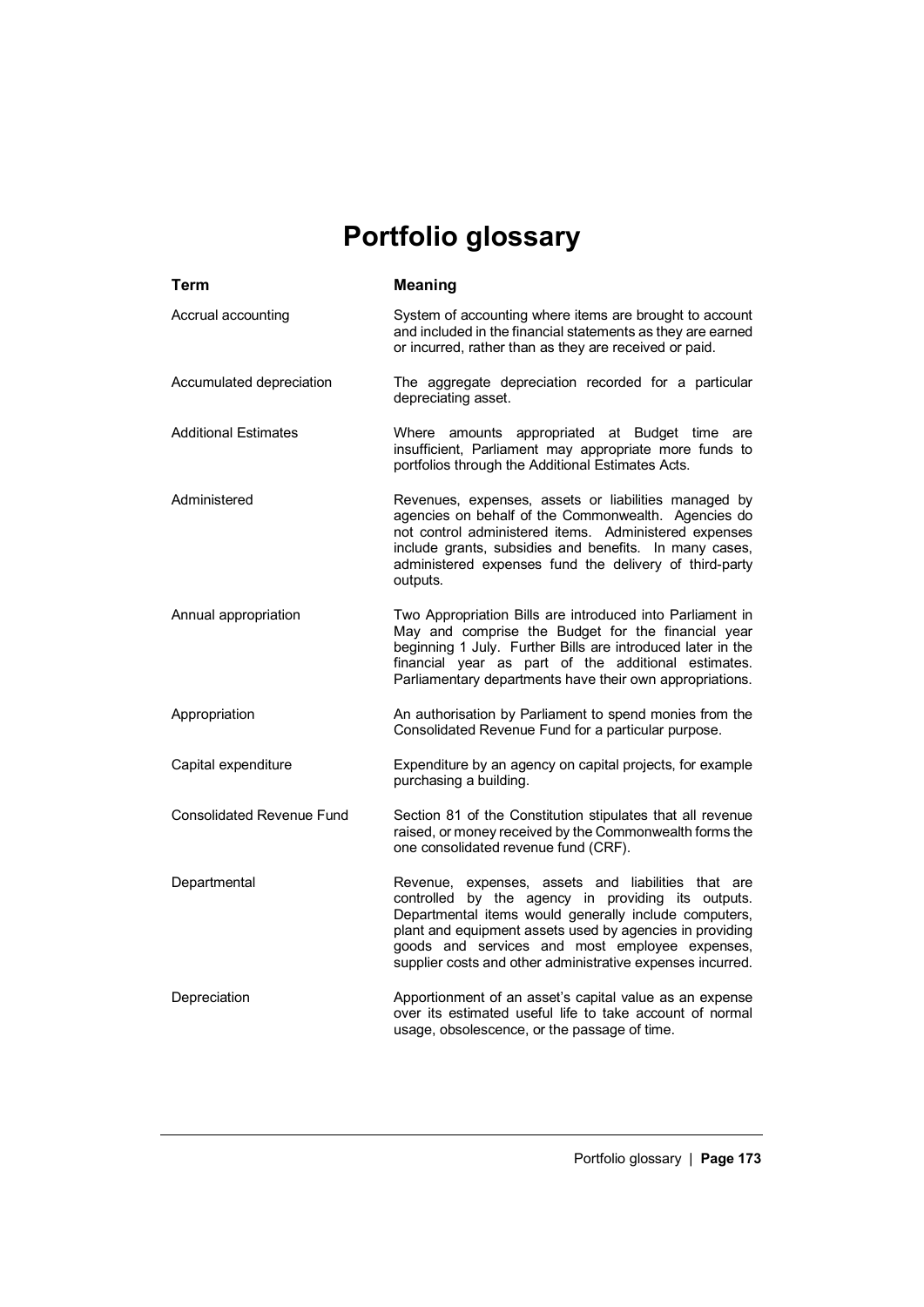## Budget 2022-23 | Portfolio Budget Statements

| <b>Term</b>                     | <b>Meaning</b>                                                                                                                                                                                                                                                                                                                      |
|---------------------------------|-------------------------------------------------------------------------------------------------------------------------------------------------------------------------------------------------------------------------------------------------------------------------------------------------------------------------------------|
| <b>Effectiveness indicators</b> | Measure the joint or independent contribution of programs<br>to the achievement of their specified outcome.                                                                                                                                                                                                                         |
| <b>Efficiency indicators</b>    | Measure the adequacy of an agency's management of its<br>programs. Includes price, quality and quantity indicators.<br>The interrelationship between the three efficiency<br>indicators of any one program should be considered when<br>judging efficiency.                                                                         |
| Equity or net assets            | Residual interest in the assets of an entity after deduction<br>of its liabilities.                                                                                                                                                                                                                                                 |
| Expense                         | Total value of all the resources consumed in producing<br>goods and services or the loss of future economic benefits<br>in the form of reductions in assets or increases in liabilities<br>of an entity.                                                                                                                            |
| Fair value                      | Valuation methodology: the amount for which an asset<br>could be exchanged, or a liability settled, between<br>knowledgeable and willing parties in an arm's length<br>transaction. The fair value can be affected by the<br>conditions of the sale, market conditions and the intentions<br>of the asset holder.                   |
| Operating result                | Equals revenue less expense.                                                                                                                                                                                                                                                                                                        |
| Outcomes                        | The Government's objectives in each portfolio area.<br>Outcomes are desired results, impacts or consequences<br>for the Australian community as influenced by the actions<br>of the Australian Government. Actual outcomes are<br>assessments of the end results or impacts actually<br>achieved.                                   |
| Price                           | One of the three key efficiency indicators. The amount the<br>Government or the community pays for the delivery of<br>programs.                                                                                                                                                                                                     |
| Program                         | Activity that delivers benefits, services or transfer<br>payments to individuals, industry and/or the community as<br>a whole, with the aim of achieving the intended result<br>specified in an outcome statement.                                                                                                                  |
| Quality                         | One of the three key efficiency indicators. Relates to the<br>characteristics by which customers or stakeholders judge<br>an organisation, product or service. Assessment of quality<br>involves use of information gathered from interested<br>parties to identify differences between the user's<br>expectations and experiences. |